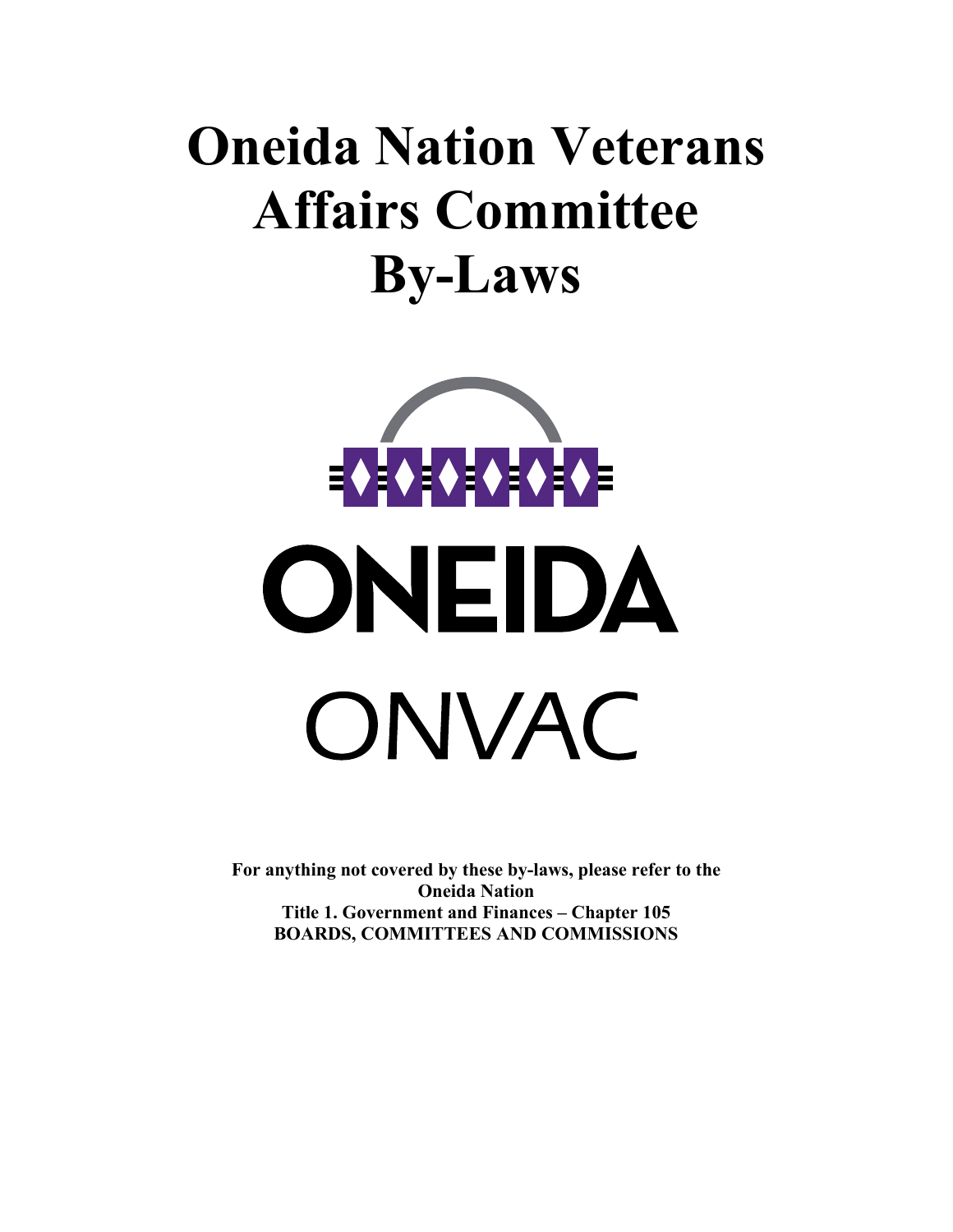## ONEIDA NATION VETERANS AFFAIRS COMMITTEE

### MISSION STATEMENT

Our Mission is to provide quality support service and assistance to our Oneida Veterans and their families.

We are the principal advocates for Veterans and their families and we accept the responsibility to protect the integrity of the Veterans Community.

We advocate for the Veterans and their families within the Oneida Community by representing their needs and causes as they relate to our Veterans individually and as veterans organizations.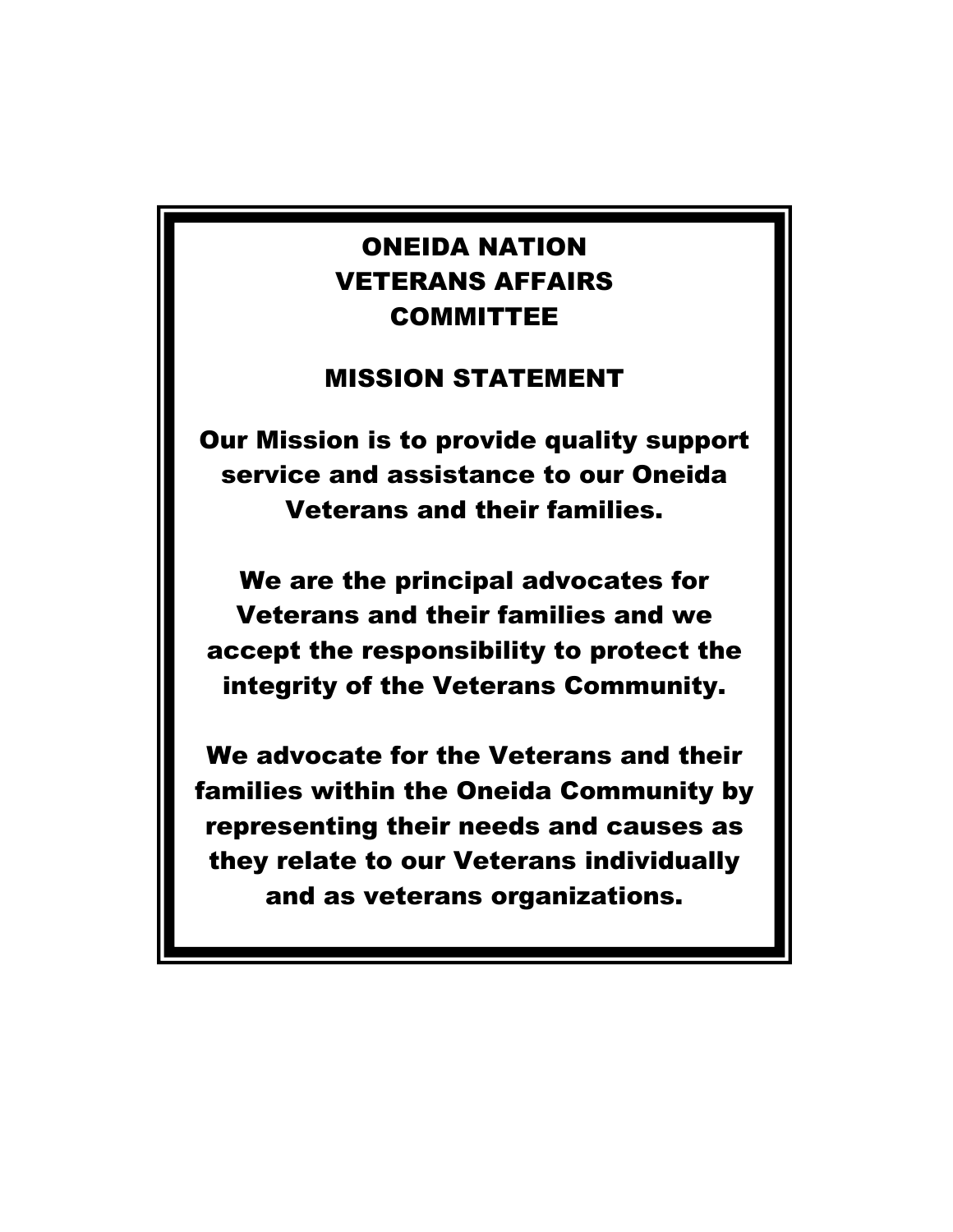#### **TABLE OF CONTENTS**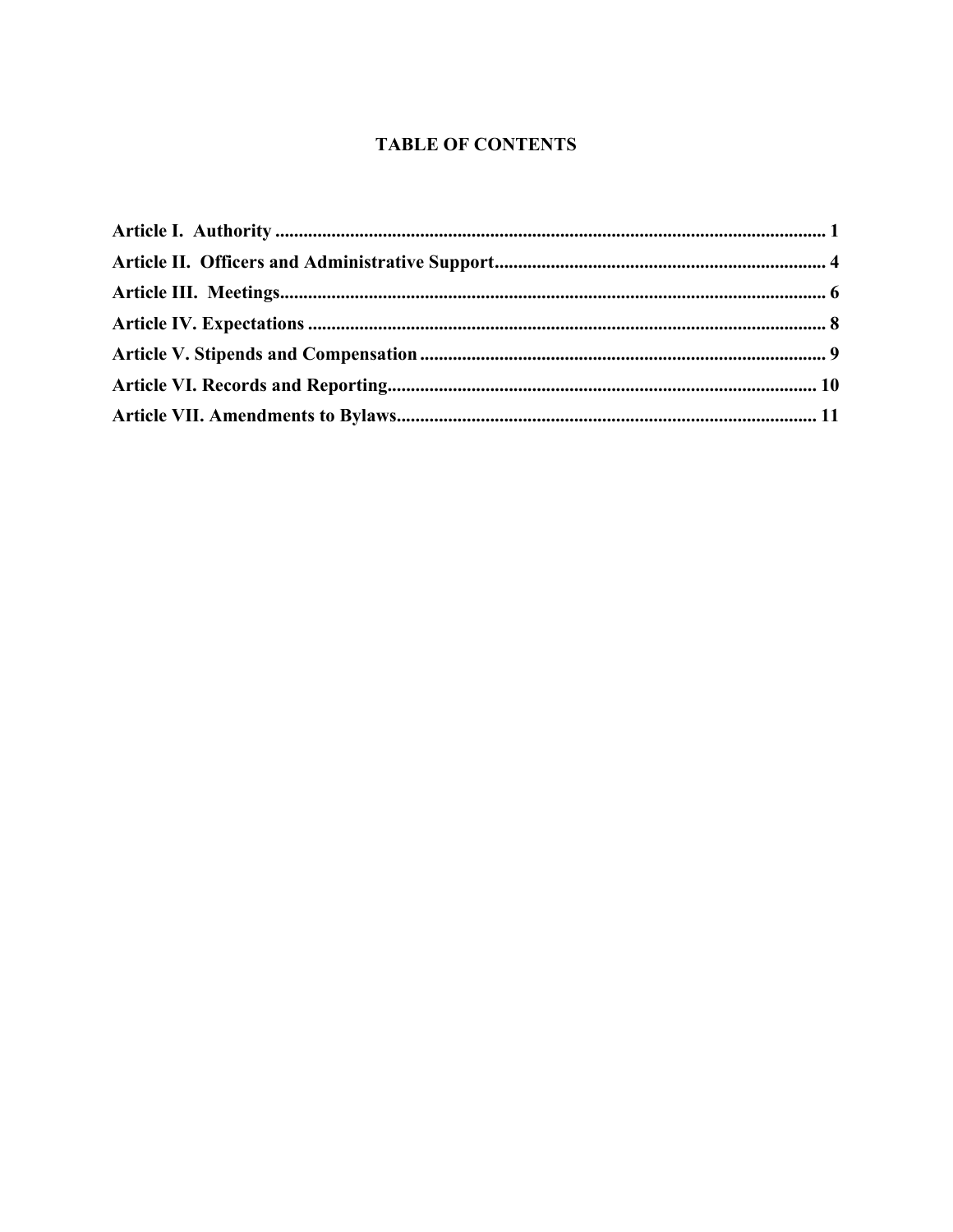#### **ONEIDA NATION VETERANS AFFAIRS COMMITTEE BYLAWS**

#### **Article I. Authority**

- 1-1. *Name.* The name of this entity shall be the Oneida Nation Veterans Affairs Committee and may be referred to as the Veterans Affairs Committee or abbreviated ONVAC.
- 1-2. *Establishment.* ONVAC was created by the Oneida Business Committee by motion on January 12, 1994 and further established through the adoption of these bylaws on October 29, 1997, which were amended on February 13, 2013 and from time-to-time hereinafter.
- 1-3. *Authority.* 
	- (a) *Purpose*. The purpose of the Veterans Affairs Committee is to serve as an advisory body to the Oneida Veterans Service Office ("Office") in all matters relating to Oneida Nation Veterans' rights and benefits and veterans' affairs issues, and to protect the honor and integrity of the Oneida Nation and all veterans who served honorably in the United States Uniformed Services. Among other services, the Veterans Affairs Committee is to provide advice and constructive input to the Oneida Veterans Service Office Director on all veterans' affairs issues so that the Office can formulate veterans' services and programs; and to coordinate veterans' events with the Office and veterans' organizations that are representatives of Oneida Veterans and the Oneida Nation.
	- (b) *Powers and Duties*. The powers of the Veterans Affairs Committee are advisory, with duties that include, but are not limited to, the following:
		- (1) Supporting the Oneida Veterans Service Office and the Oneida Nation.
		- (2) Being responsible to the Oneida Business Committee, all Oneida Nation Veterans and their families, and the Oneida Community.
		- (3) Supporting the Office in the provision and coordination of all veterans services to the Oneida Community and as requested by local, state, federal, other tribal activities and/or events and veterans associations, such as the Color/Honor Guard, funerals, parades, school visits and presentations.
		- (4) *Color Guard*. The ONVAC is the official Color Guard of the Oneida Nation. The ONVAC may appoint other endorsed or approved veterans or veteran groups in order to fulfill any Oneida Nation requests. This duty may be delegated to the Oneida Veterans Service Officer who also has direct contact with Oneida Veterans and the active veterans' organization.
			- (A) *Designate Representatives*. The ONVAC and the Oneida Veterans Service Office Director shall verify the authenticity of groups or individuals who wish to represent Oneida Nation Veterans.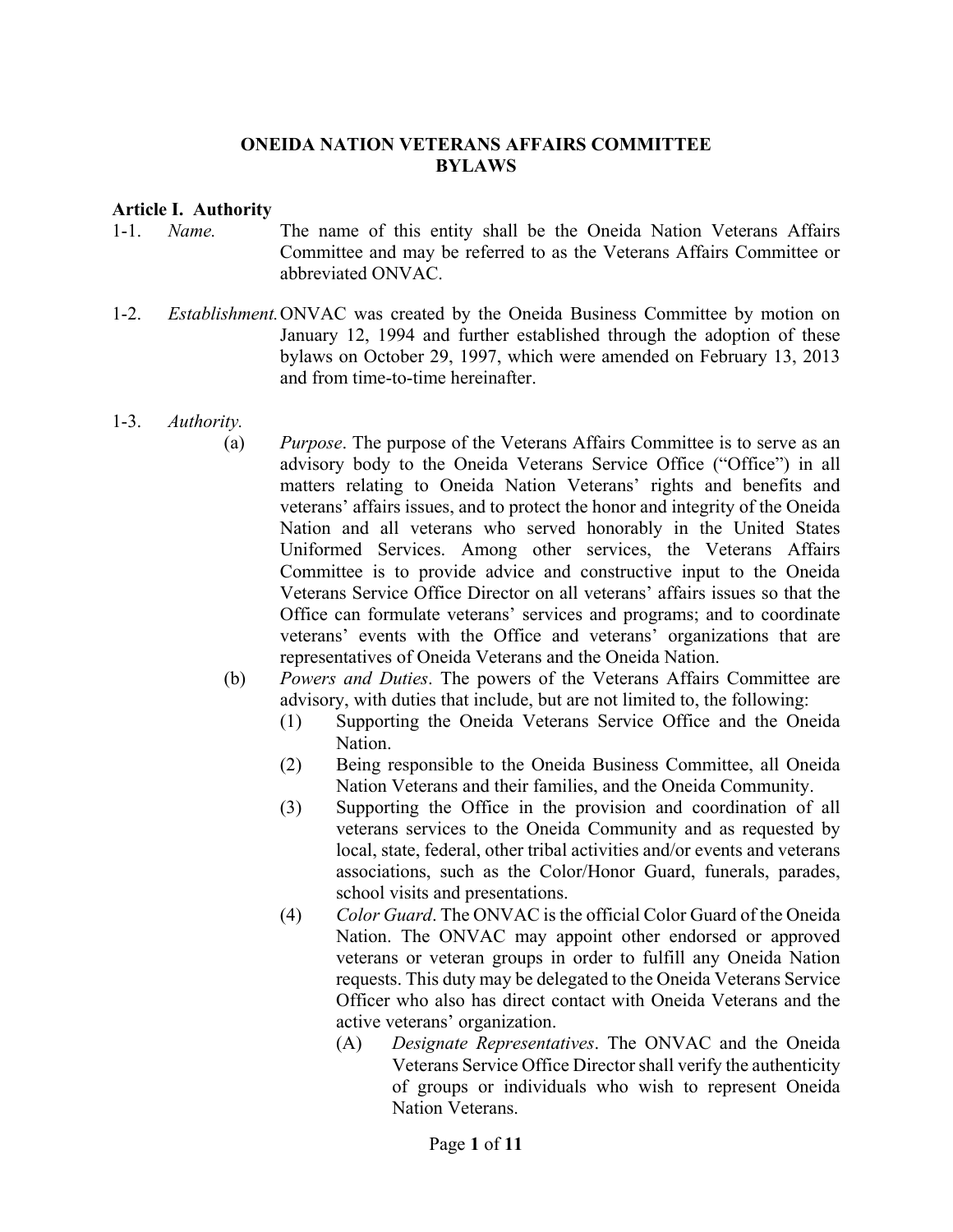- (5) *Financial Requests*. The ONVAC shall be the screening body for individual veterans or veteran groups who are requesting funds from the Oneida Nation for various reasons such as: (1) to alleviate a financial hardship; (2) to provide a veterans service or event, such as the Veterans Pow-Wow, a seminar, training or a conference; and (3) to attend a veterans related project, event, training, seminar, and/ or some other activity, such as a military reunion.
- (6) Responding to and acting upon any other delegated authority established through the laws, policies, rules and resolutions of the Oneida Nation.
- 1-4. *Office.* The official mailing address of the Veterans Affairs Committee shall be: Oneida Nation Veterans Affairs Committee ATTN: Veterans Service Office P.O. Box 365 Oneida, Wisconsin 54155
- 1-5. Membership.
	- (a) *Number of Members.* The ONVAC shall consist of nine (9) appointed members.
		- (1) Each member shall hold office until his or her term expires, until his or her resignation, or until his or her appointment is terminated in accordance with the Boards, Committees and Commissions law.
			- (A) *Term Expiration.* Although a member's term has expired, he or she shall remain in office until a successor has been sworn in by the Oneida Business Committee.
			- (B) *Resignation.* A member may resign at any time verbally at a meeting or by delivering written notice to the Oneida Business Committee Support Office and the ONVAC Chairperson or Chairperson's designee. The resignation is deemed effective upon acceptance by motion of a member's verbal resignation or upon delivery of the written notices.
	- (b) *Appointment.* ONVAC members shall be appointed in accordance with the Boards, Committees and Commissions law for terms of three (3) years.
		- (1) Terms shall be staggered with appointments to be started on the first day of the year  $(1/1)$  and ending on the last day of the year  $(12/31)$ .
	- (c) *Vacancies.* Vacancies shall be filled in accordance with the Boards, Committees and Commissions law.
		- (1) The ONVAC Chairperson shall review application materials and provide the Oneida Business Committee with recommendations on applicants for appointment by the executive session in which appointments are intended to be made.
	- (d) *Qualifications of Members*. ONVAC members shall meet the following qualifications:
		- (1) Be an enrolled member of the Oneida Nation.
		- (2) Be a resident of Brown or Outagamie County, Wisconsin.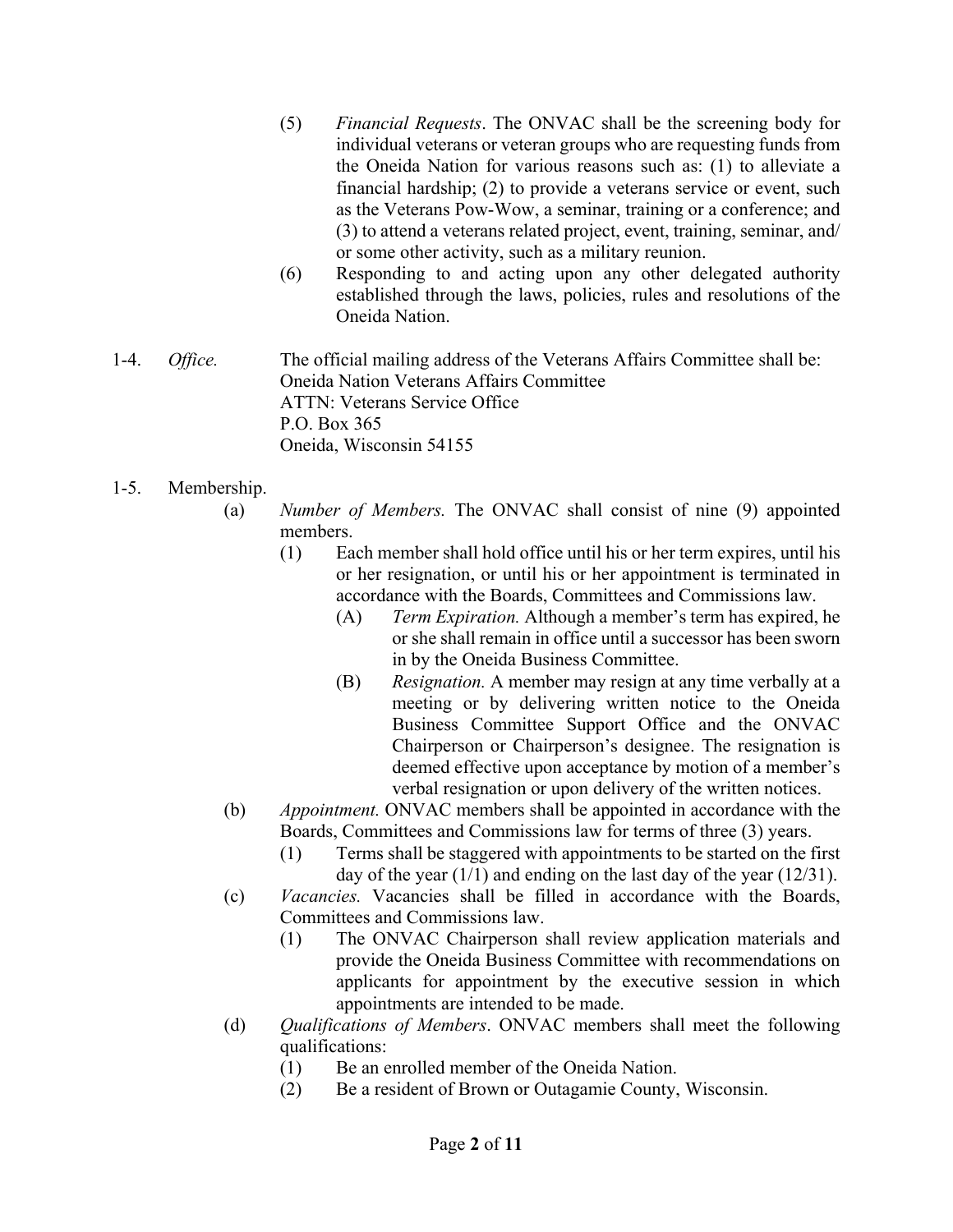- (3) Have served on and Honorably Discharged (Form DD-214 Required) from Active Duty in the United States Uniformed Services (Army, Navy, Air Force, Marines, Coast Guard, Public Health Service or National Oceanic and Atmospheric Administration).
	- (A) Active Duty is defined as having served one hundred and eighty-one (181) days or more of continuous active duty unless discharged early, with less than one hundred and eighty-one (181) days of active duty, because of a service connected disability.
- (4) Have served as a member of the Selected Reserve and completed at least six (6) years in the Reserves or the National Guard or was discharged early because of a service-connected disability.
- (5) Be a citizen in good standing in the Oneida Community.
- 1-6. *Termination.* An ONVAC member's appointment may be terminated by the Oneida Business Committee in accordance with the Boards, Committees and Commissions law.
	- (a) The Veterans Affairs Committee may make recommendations to the Oneida Business Committee for the termination of a member's appointment based on the following:
		- (1) A failure to comply with these bylaws or with any other law and/or policy of the Nation;
		- (2) Three (3) un-excused absences from an ONVAC meeting within a period of one (1) year.
			- (A) An un-excused absence shall be defined as a failure by a member to notify a Board Officer, in writing, of his or her pending absence no less than thirty (30) minutes before the scheduled meeting.
	- (b) Recommendations to the Oneida Business Committee for termination of an ONVAC member's appointment must be determined by a majority vote of the members in attendance at an ONVAC meeting of an established quorum.
- 1-7. *Training and Conferences*. ONVAC members shall attend and participate in various trainings and/or conferences that the ONVAC Chairperson or a majority of the members in attendance at an ONVAC meeting of an established quorum deem necessary for members to responsibly serve ONVAC and/or maintain the knowledge, skills and abilities required of them to perform the on-going activities relating thereto.
	- (a) Regardless of the number of trainings/conferences that he or she is required to attend, no ONVAC member shall be eligible to receive stipends for attending more than five (5) full days of mandatory trainings/conferences per year.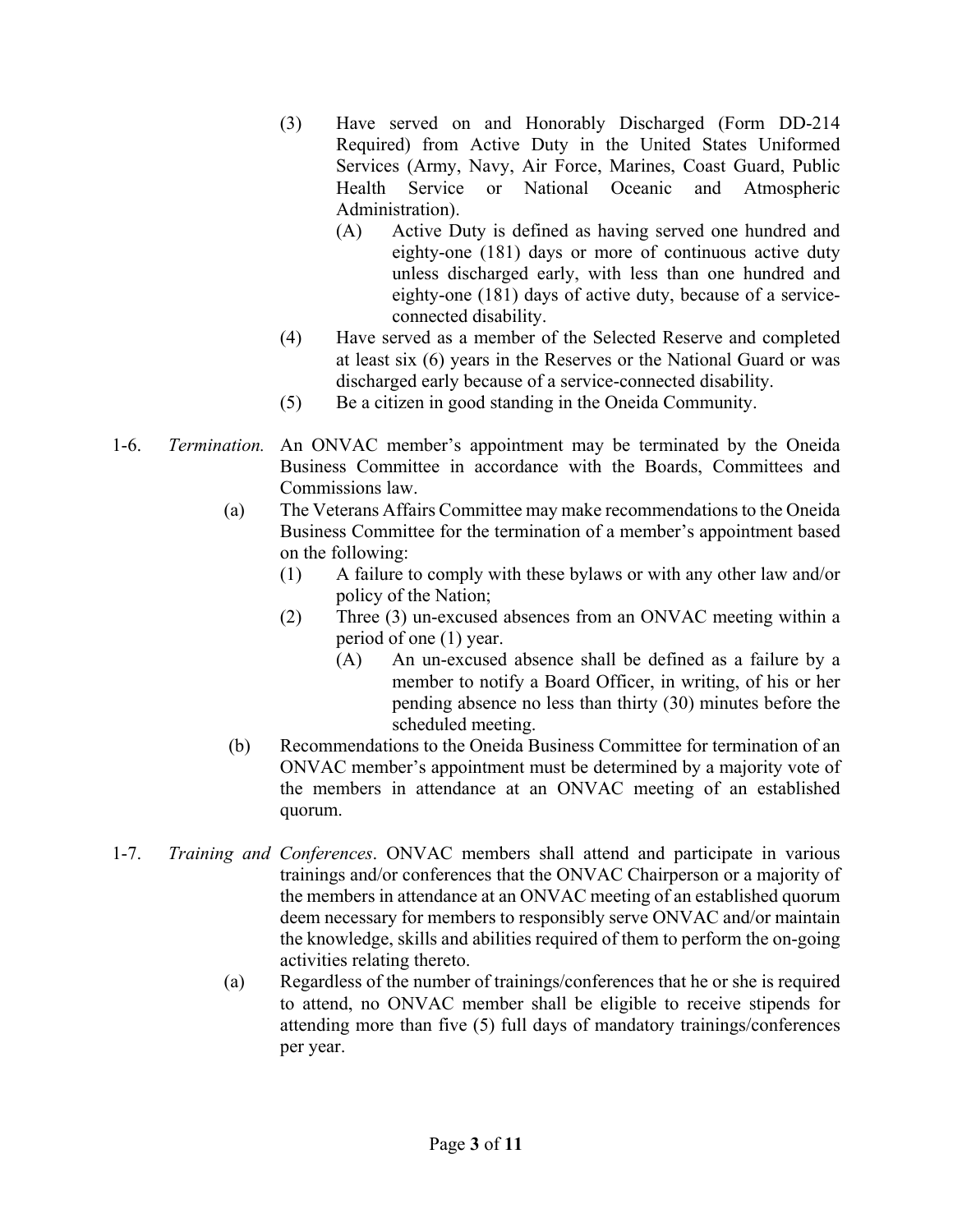#### **Article II. Officers and Administrative Support**

- 2-1. *Officers.*The Officer positions of the Veterans Affairs Committee shall consist of a Chairperson, a Vice-Chairperson and a Secretary.
- 2-2. *Responsibilities of the Chairperson*. The duties, responsibilities and limitations of the Chairperson are as follows:
	- (a) Shall call and preside over all meetings of the Veterans Affairs Committee and appoint members to any task forces or subcommittees of the ONVAC in accordance with section 3-4 of these bylaws.
	- (b) Shall have financial sign-off authority as set forth in section 2-6 of these bylaws.
	- (c) Shall submit, or through a designee submit, annual and semi-annual reports to the Oneida General Tribal Council, as well as quarterly reports to the Oneida Business Committee, in accordance with the Boards, Committees and Commissions law.
	- (d) Shall represent and/or request another Officer to represent the ONVAC at all regularly scheduled/unscheduled reporting requirements to the Oneida Business Committee and other business units of the Nation as may be requested, including, but not limited to, the Oneida Business Committee meeting in which the ONVAC's quarterly report appears on the agenda.
	- (e) In collaboration with the Vice-Chairperson, Secretary and personnel from the Oneida Veterans Services Office, shall prepare agendas and handouts, submit any necessary paperwork to ensure stipends are paid, and perform other similar administrative functions, all in accordance with these bylaws, the Boards, Committees and Commissions law, and the Open Records and Open Meetings law.
- 2-3. *Responsibilities of the Vice-Chairperson*. The duties, responsibilities and limitations of the Vice-Chairperson are as follows:
	- (a) Shall preside over all meetings of the Veterans Affairs Committee in the absence of the Chairperson and may call emergency meetings.
	- (b) Shall have financial sign-off authority as set forth in section 2-6 of these bylaws.
	- (c) In lieu of the Chairperson, shall represent and/or request another Officer to represent the ONVAC at all regularly scheduled/unscheduled reporting requirements to the Oneida Business Committee and other business units of the Nation as may be requested, including, but not limited to, the Oneida Business Committee meeting in which the ONVAC's quarterly report appears on the agenda.
	- (d) In collaboration with the Chairperson, Secretary and personnel from the Oneida Veterans Services Office, shall prepare agendas and handouts, submit any necessary paperwork to ensure stipends are paid, and perform other similar administrative functions, all in accordance with these bylaws, the Boards, Committees and Commissions law and the Open Records and Open Meetings law.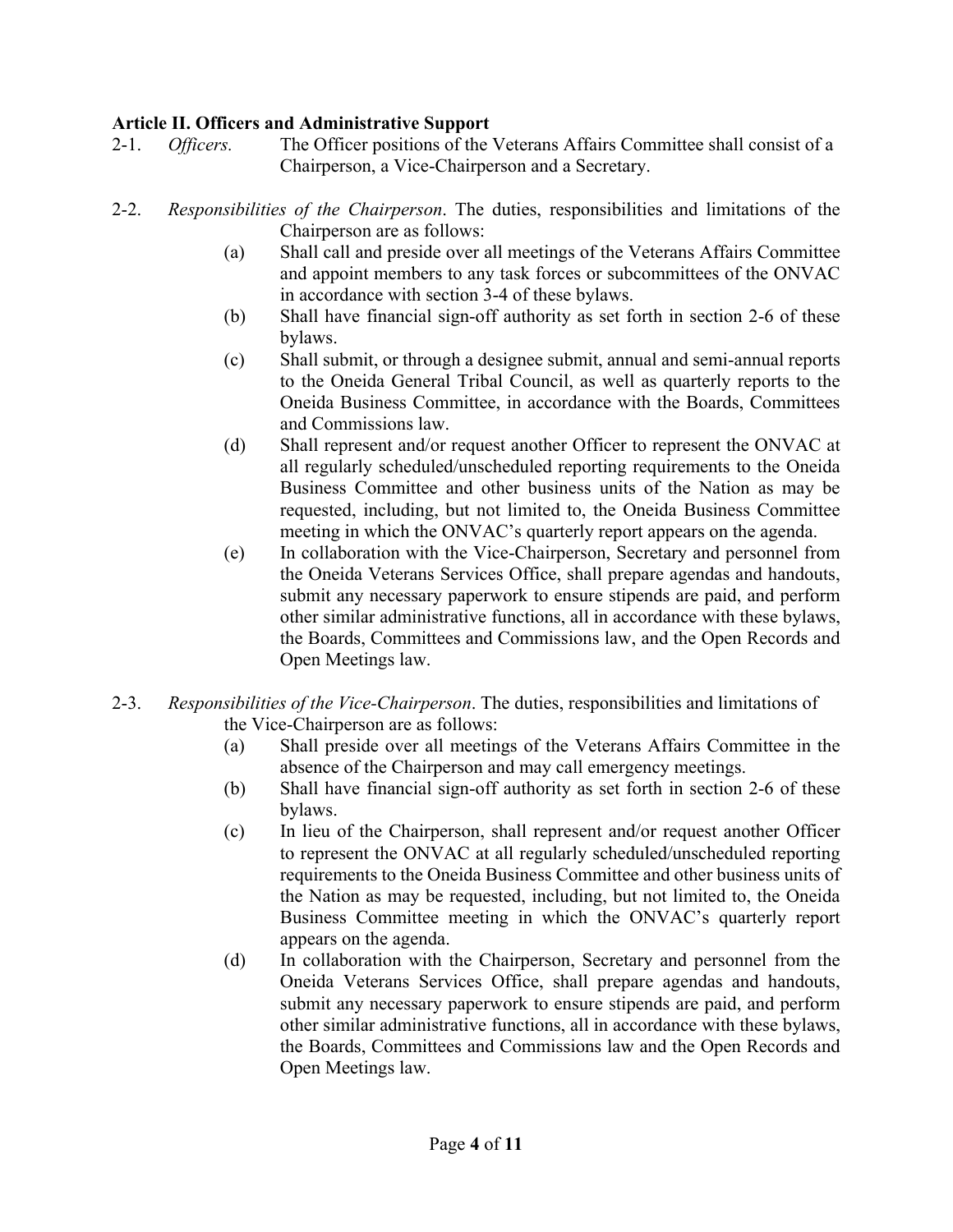- 2-4. *Responsibilities of the Secretary*. The duties, responsibilities and limitations of the Secretary are as follows:
	- (a) In the event that both the Chairperson and the Vice-Chairperson positions become vacant before the end of their terms, shall be allowed to call meetings of the ONVAC to fill the vacancies and to preside over those meetings for the sole purpose of conducting an election of new Officers, at which point the Chairperson, or Vice-Chairperson in the absences of the Chairperson, shall preside.
	- (b) Shall have financial sign-off authority as set forth in section 2-6 of these bylaws.
	- (c) In lieu of both the Chairperson and Vice-Chairperson, shall represent the ONVAC at all regularly scheduled/unscheduled reporting requirements to the Oneida Business Committee and other business units of the Nation as may be requested, including, but not limited to, the Oneida Business Committee meeting in which the ONVAC's quarterly report appears on the agenda.
	- (d) Shall provide notice of meeting locations, agendas and minutes; prepare meeting minutes, correspondence, written reports, including the annual, semi-annual and quarterly reports required by the Boards, Committees and Commissions law; and perform other duties on behalf of the Veterans Affairs Committee as scheduled and/or required by a majority vote of the members at an ONVAC meeting of an established quorum, all in accordance with these bylaws, the Boards, Committees and Commissions law, and the Open Records and Open Meetings law.
	- (e) In collaboration with the Chairperson, Vice-Chairperson and personnel from the Oneida Veterans Services Office, shall prepare agendas and handouts, submit any necessary paperwork to ensure stipends are paid, and perform other similar administrative functions, all in accordance with these bylaws, the Boards, Committees and Commissions law, and the Open Records and Open Meetings law.
- 2-5. *Selection of Officers.* Officers of the Veterans Affairs Committee shall be elected on an annual basis by a majority vote of the members in attendance at an ONVAC meeting of an established quorum for terms of one (1) year.
	- (a) The election of Officers shall take place within thirty (30) days after the newly appointed ONVAC members are present at their first scheduled regular meeting of an established quorum.
	- (b) ONVAC members may be dismissed from their Officer position by majority vote of the members in attendance at an ONVAC meeting of an established quorum.
	- (c) Vacant Officer positions shall be filled by majority vote of the members in attendance at an ONVAC meeting of an established quorum.
	- (d) Members of the ONVAC shall not hold more than one (1) Officer position per Officer term.
- 2-6. *Budgetary Sign-Off Authority and Travel.* ONVAC shall follow the Nation's policies and procedures regarding purchasing and sign-off authority.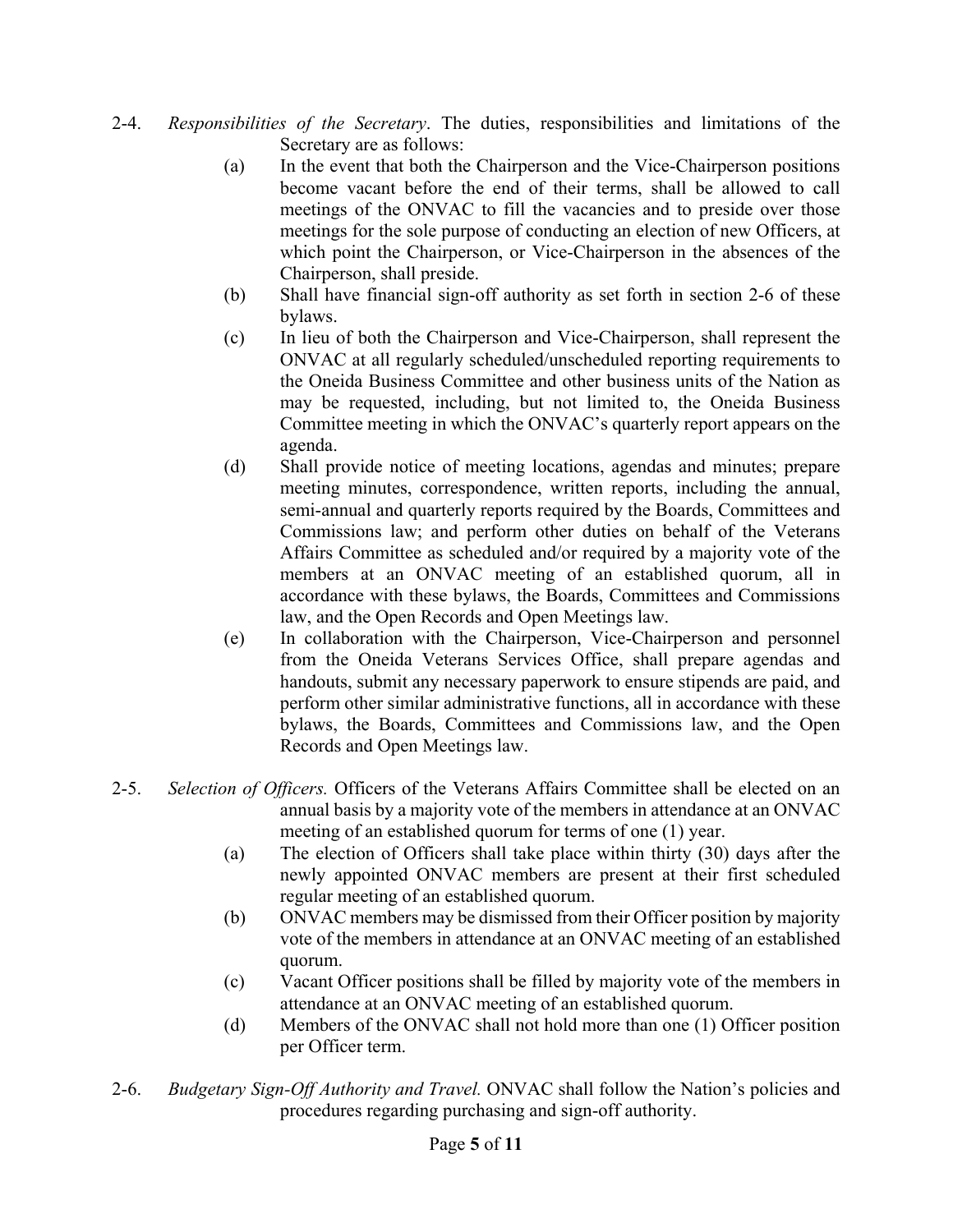- (a) Levels of budgetary sign-off authority for the ONVAC shall be as set forth in the manual titled, *Oneida Tribe of Indians of Wisconsin Purchasing Policies and Procedures*, for Area Directors/Enterprise Directors.
	- (1) All ONVAC Officers shall have sign-off authority.
	- (2) Two (2) of the ONVAC Officers are required to sign-off on all budgetary requests, except as follows:
		- (A) The Oneida Business Committee Support Office shall have sign-off authority over requests for stipends, travel per diem and business expense reimbursement.
- (b) ONVAC shall approve a member's request to travel on behalf of ONVAC by a majority vote of the members in attendance at a regular or emergency ONVAC meeting of an established quorum.
- 2-7. *Personnel.* The Veterans Affairs Committee shall not have authority to hire personnel for its benefit.
	- (a) ONVAC may receive administrative support from staff within the Oneida Business Committee Support Office and the Oneida Veterans Service Office that is consistent with the Boards, Committees and Commissions law for items such as preparing meeting agendas, documents and minutes; providing notice of meetings, meeting agendas, documents and minutes; recording meetings and meeting minutes; maintaining meeting agendas, documents and minutes; and submitting any necessary paperwork to facilitate stipend payments.

#### **Article III. Meetings**

- 3-1. *Regular Meetings*. The regular meetings of the Veterans Affairs Committee shall be held every second Tuesday of each month, commencing at 5:00 p.m., in the Veterans Department located at 134 Riverdale Drive in Oneida, Wisconsin.
	- (a) The meeting date, time and/or place shall be reviewed by the ONVAC and may change from time-to-time by majority vote of the members in attendance at an ONVAC meeting of an established quorum so long as notice is provided to all members in writing and, along with the public, in accordance with governing law, including, but not limited to, the Open Records and Open Meetings law, prior to the implementation of a new date, time and/or location.
		- (1) Meeting locations shall be within the Reservation boundaries unless notice is provided to all members in writing and, along with the public, consistent with governing law, prior to designating the meeting location.
	- (b) The ONVAC Officers and personnel from the Oneida Veterans Services Office shall work collaboratively to ensure all members, along with the public, are provided notice of meeting location, agenda, documents and minutes pursuant to these bylaws, as well as the Open Records and Open Meetings law, and that the meeting agenda, documents and minutes are prepared and packaged for the ONVAC members consistent with the Boards, Committees and Commissions law.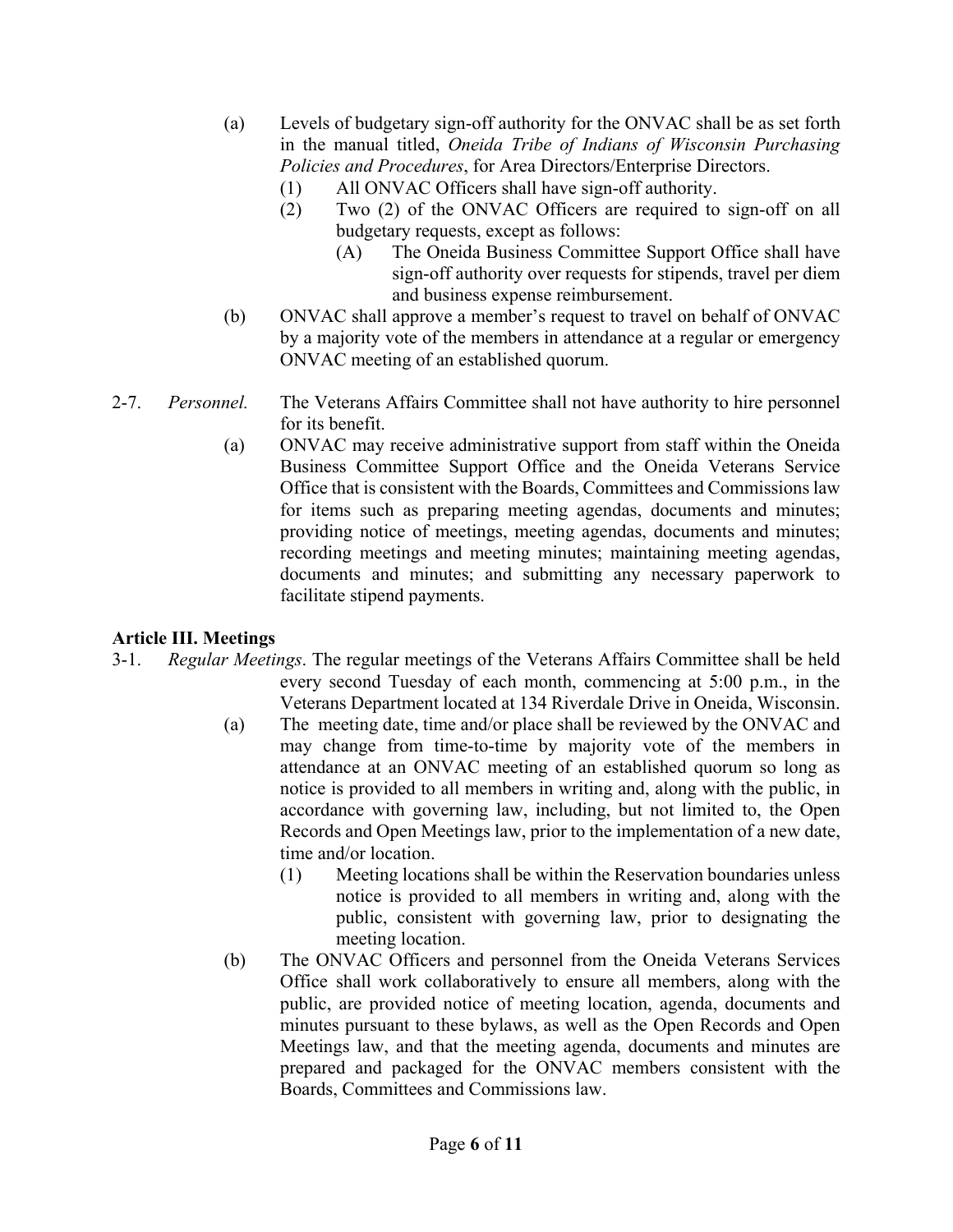- (c) Meetings shall be run in accordance with Robert's Rules of Order and shall be open to the public per the Open Records and Open Meetings law.
- 3-2. *Emergency Meetings*. An emergency meeting may be called for the purpose of addressing an emergent need relative to the work of the ONVAC that requires a determination/decision unable to await until the monthly scheduled meeting of the ONVAC.
	- (a) Within seventy-two (72) hours after an emergency meeting, the ONVAC shall provide the Nation's Secretary with notice of the emergency meeting, the reason for the emergency meeting, and an explanation as to why the matter could not wait until the next regular scheduled meeting.
	- (b) Subject to section 2-4(a) of these bylaws, emergency meetings may be called by any ONVAC Officer upon at least twenty-four (24) hour advance notice to all members of the Veterans Affairs Committee.
		- (1) Notice of an emergency meeting shall be provided to all ONVAC members via telephone call, as well as by e-mail communication sent, with a RSVP request, to the official Oneida Nation e-mail address given to each member to conduct ONVAC business electronically, and, along with the public, shall further be provided in accordance with the Open Records and Open Meetings law.
		- (2) A quorum must be present at the emergency meeting in order to take any action.
	- (c) Minutes of emergency meetings shall be taken, recorded electronically, and approved for the record at the next scheduled monthly ONVAC meeting.
- 3-3. *Joint Meetings.* Joint Meetings may be held in the Oneida Business Committee Conference Room of the Norbert Hill Center as frequently as agreed upon between the Oneida Business Committee and the ONVAC.
	- (a) Notice of the joint meeting agenda, documents and minutes shall be provided, and the joint meeting conducted, in accordance with resolution BC-03-27-19-D titled, Oneida Business Committee and Joint Meetings with Boards, Committees and Commissions – Definitions and Impact, as may be amended from time-to-time hereafter.
- 3-4. *Task Forces and Subcommittees*. Task forces and subcommittees of the ONVAC may be created and dissolved when necessary so long as in accordance with the Boards, Committees and Commissions law.
	- (a) The Chairperson shall be an ex officio member of all task forces and sub committees.
	- (b) A task force created by the ONVAC shall dissolve upon either a set date or acceptance of a final report by the ONVAC at its next scheduled monthly meeting.
		- (1) At a minimum, task forces created by the ONVAC must have mission or goal statements for completion of tasks.
		- (2) Materials generated by the task force shall be forwarded to the Oneida Business Committee Support Office for proper disposal within two  $(2)$  weeks of dissolution.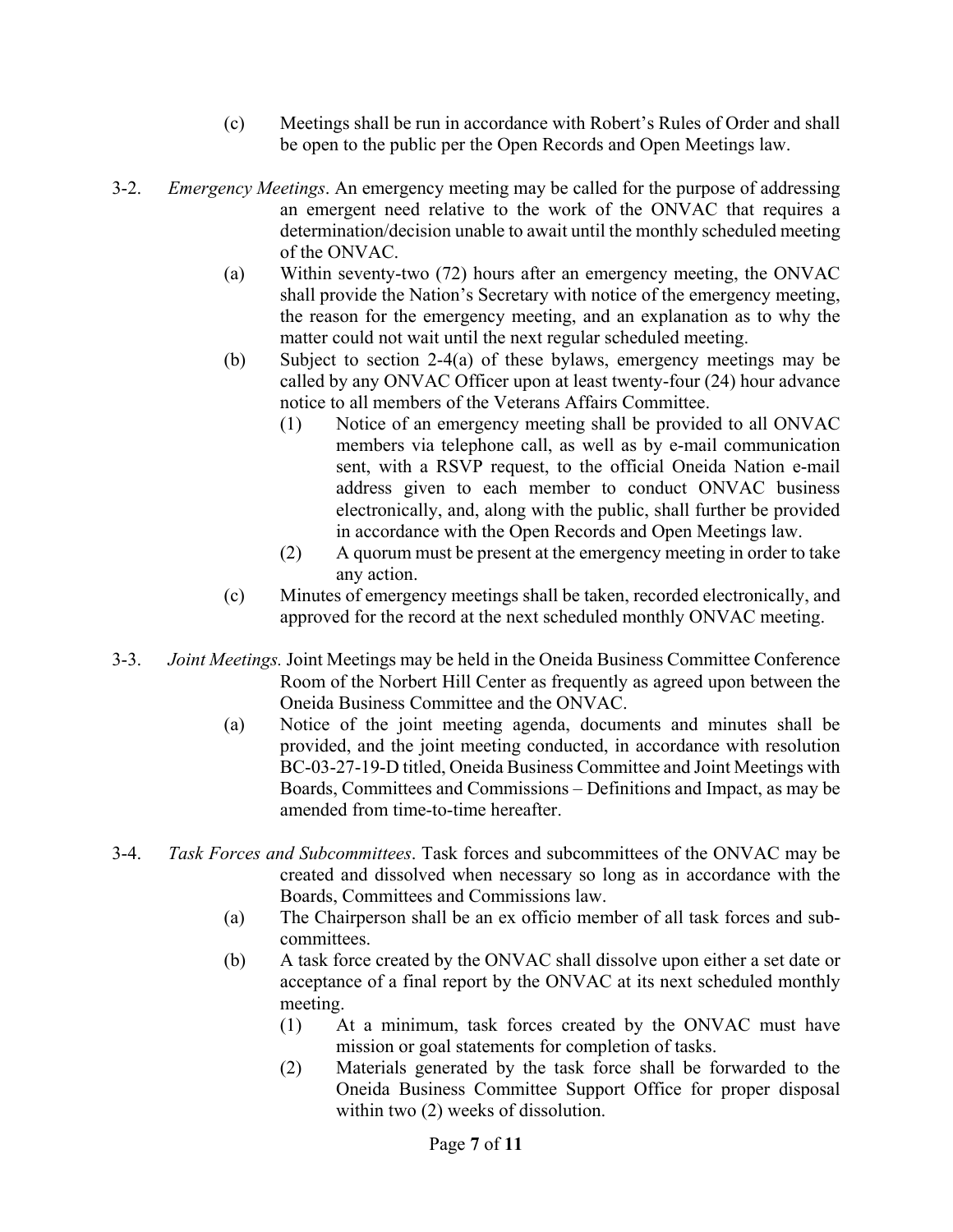- 3-5. *Quorum*. All meetings of the ONVAC shall have at least a quorum in attendance, with quorum being defined as five (5) ONVAC members, one (1) of which is an ONVAC Officer; provided, the Secretary may only complete a quorum for meetings called pursuant to section 2-4(a) of these bylaws.
	- (a) A quorum shall be established at least five (5) minutes before the scheduled meeting time.
		- (1) Failure to establish a quorum will result in rescheduling of the meeting.
- 3-6. *Order of Business*. The order of business shall be:
	- (a) Call to Order/Opening Ceremony
	- (b) Approval of Agenda
	- (c) Approval of Minutes
	- (d) Task Force and Subcommittee Reports or Reports by Invited Guests
	- (e) Old Business/Tabled Business
	- (f) New Business
	- (g) Veteran Service Officer Report (FYI)
	- (h) Public Comment (5-minute limit per speaker per subject)
	- (i) Executive Session
	- (j) Other Additional Agenda Items and/or Reports by Individual ONVAC Members
	- (k) Adjournment
- 3-7. *Voting.* Decisions of the ONVAC shall be by majority vote of the members in attendance at an ONVAC meeting of an established quorum.
	- (a) Each of the nine (9) ONVAC members, including the Chairperson, shall be entitled to one (1) vote on each matter submitted to a vote of the ONVAC.
	- (b) E-polls are permissible so long as conducted in accordance with the Boards, Committees and Commissions law.
		- (1) The Vice-Chairperson shall serve as the Chairperson's designee for the responsibility of conducting an e-poll in the absence or discretion of the Chairperson.

#### **Article IV. Expectations**

4-1. *Behavior of Members.*

- (a) Members of the ONVAC shall present and conduct themselves in a professional manner when acting in their official capacity as members of the ONVAC by, among other actions, speaking in a respectful and courteous manner to ONVAC members, as well as non-members, and dressing in appropriate attire when attending meetings and/or other ONVAC events.
- (b) No member shall act independently of the ONVAC, on behalf of the ONVAC, or express and/or represent views of the ONVAC without its specific approval as established by a majority vote of the members present at an ONVAC meeting of an established quorum.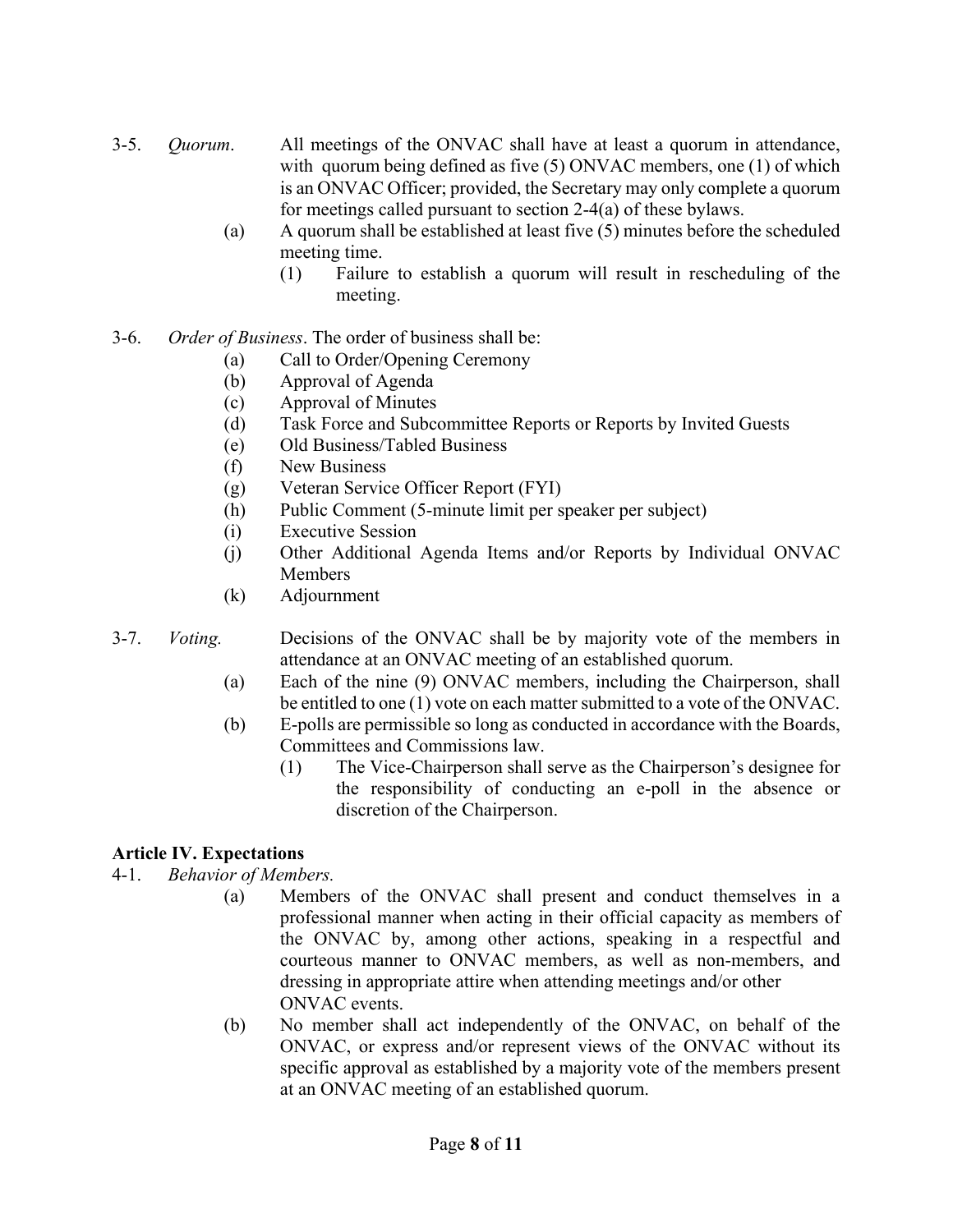- (c) Members shall prepare for and attend all meetings of the ONVAC unless excused in accordance with these bylaws.
- (d) Members shall comply with these bylaws and all other laws and/or policies of the Nation
- (e) *Enforcement.* Any action by a member contrary to the above shall be discussed at the next ONVAC regularly scheduled monthly meeting or emergency meeting and appropriate warnings and/or actions may be taken by the ONVAC as agreed upon by a majority vote of the ONVAC members in attendance at the monthly or emergency meeting of an established quorum, including, but not limited to:
	- (1) That the ONVAC may make a recommendation to the Oneida Business Committee for termination of the member's appointment in accordance with the Boards, Committees and Commissions law or any other law of the Nation governing the termination of appointed officials.
	- (2) That the ONVAC may discipline the member in accordance with any law of the Nation governing sanctions and penalties for appointed officials.
- 4-2. *Prohibition of Violence.* ONVAC members are prohibited from participating in or committing any intentional acts of violence that inflict, attempt to inflict, or threaten to inflict emotional or bodily harm on another person or damage to property. No intentional act of violence will be tolerated and/or accepted by any member of the ONVAC while acting in an official capacity as a member of the ONVAC.
- 4-3. *Drug and Alcohol Use.* ONVAC members shall not use any alcohol, illegal drugs or legal drugs, other than as prescribed/directed, while acting in their official capacity as members of the ONVAC.
- 4-4. *Social Media*. Expectations for use of social media is for official business of the ONVAC
	- (a) While engaged in social media activities, no member shall use his or her status on the ONVAC for individual gain or purpose.
	- (b) Members of the ONVAC shall comply with the Oneida Nation's Social Media Policy and their oath of office when using social media while acting on behalf of or as a representative of the ONVAC.
- 4-5. *Conflict of Interest.* ONVAC members shall comply with all laws and policies of the Nation governing conflicts of interest.
	- (a) Members on the ballot for an Officer position with the ONVAC shall recuse themselves from voting on the position for which they are running to fill.

#### **Article V. Stipends and Compensation**

5-1. *Stipends.* ONVAC members shall be eligible for the following stipends as set forth in and subject to these bylaws, the Boards, Committees and Commissions law, and resolution BC-05-08-19-B titled, Amending Resolution BC-09-26-18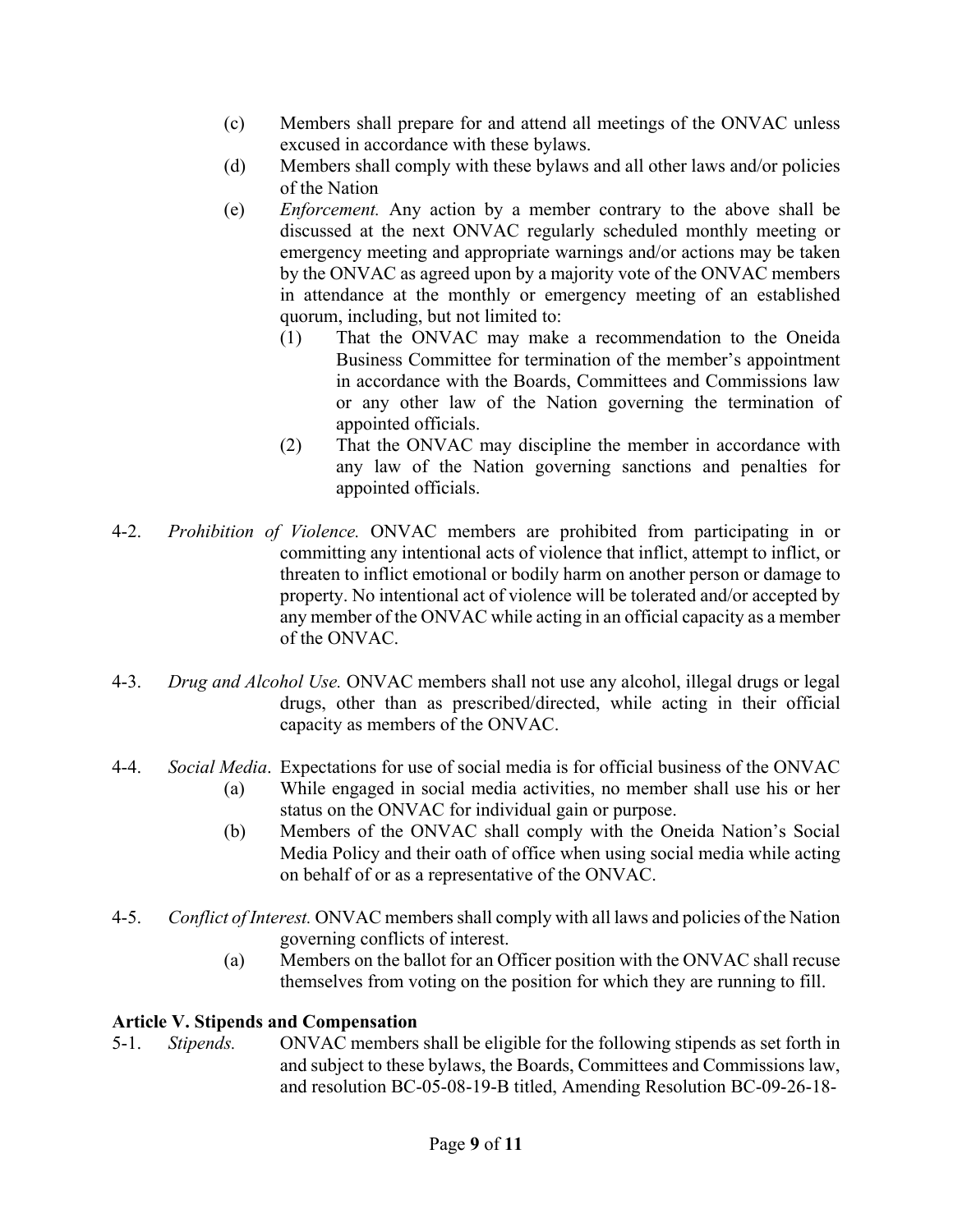D Boards, Committees and Commissions Law Stipends, as may be further amended from time-to time-hereafter:

- (a) One (1) meeting stipend per month, provided that:
	- (1) A quorum was established;
	- (2) The meeting of the established quorum lasted for at least one (1) hour; and
	- (3) The member collecting the stipend was physically present for the entire meeting.
- (b) A stipend for attending a duly called joint meeting between the ONVAC and the Oneida Business Committee, provided that:
	- (1) A quorum was established by the ONVAC;
	- (2) The joint meeting lasted for at least one (1) hour; and
	- (3) The ONVAC member collecting the stipend was physically present for the entire joint meeting.
- (c) For attending a conference or training, provided that:
	- (1) The member attended a full day of training or was present at the conference for a full day; and
	- (2) The member's attendance at the training or conference was required by law, bylaws or resolution.
- (d) A stipend for attending a Judiciary hearing if the member's attendance at the Judiciary hearing was required by official subpoena.
- (e) Task force and subcommittee members shall not be eligible for stipends unless specific exception is made by the Oneida Business Committee or the Oneida General Tribal Council.
- 5-2. *Compensation.* Besides travel, per diem and business expense reimbursements authorized by the Boards, Committees and Commissions law, ONVAC members shall not be eligible for any other form of compensation for duties/activities they perform on behalf of the ONVAC.

#### **Article VI. Records and Reporting**

- 6-1. *Agenda Items.* Agenda items shall be consistently maintained in the format identified in Article III, section 3-6 of these bylaws as the Order of Business.
- 6-2. *Minutes.* Meeting minutes of the ONVAC shall be typed in a consistent format provided by the Oneida Business Committee Support Office to generate the most informative record of all meetings of the ONVAC.
	- (a) The minutes shall provide a summary of the action(s) taken by the ONVAC during the meeting that includes the decision, any motions and/or amendments, the vote and any other pertinent information that would lend to the record.
	- (b) Minutes shall be submitted to the Oneida Business Committee Support Office within thirty (30) days of their approval by the ONVAC.
- 6-3. *Attachments*. All meeting handouts, reports, memorandum and the like shall be attached to the minutes and agenda to be maintained as a packet upon submission to the Oneida Business Committee Support Office.